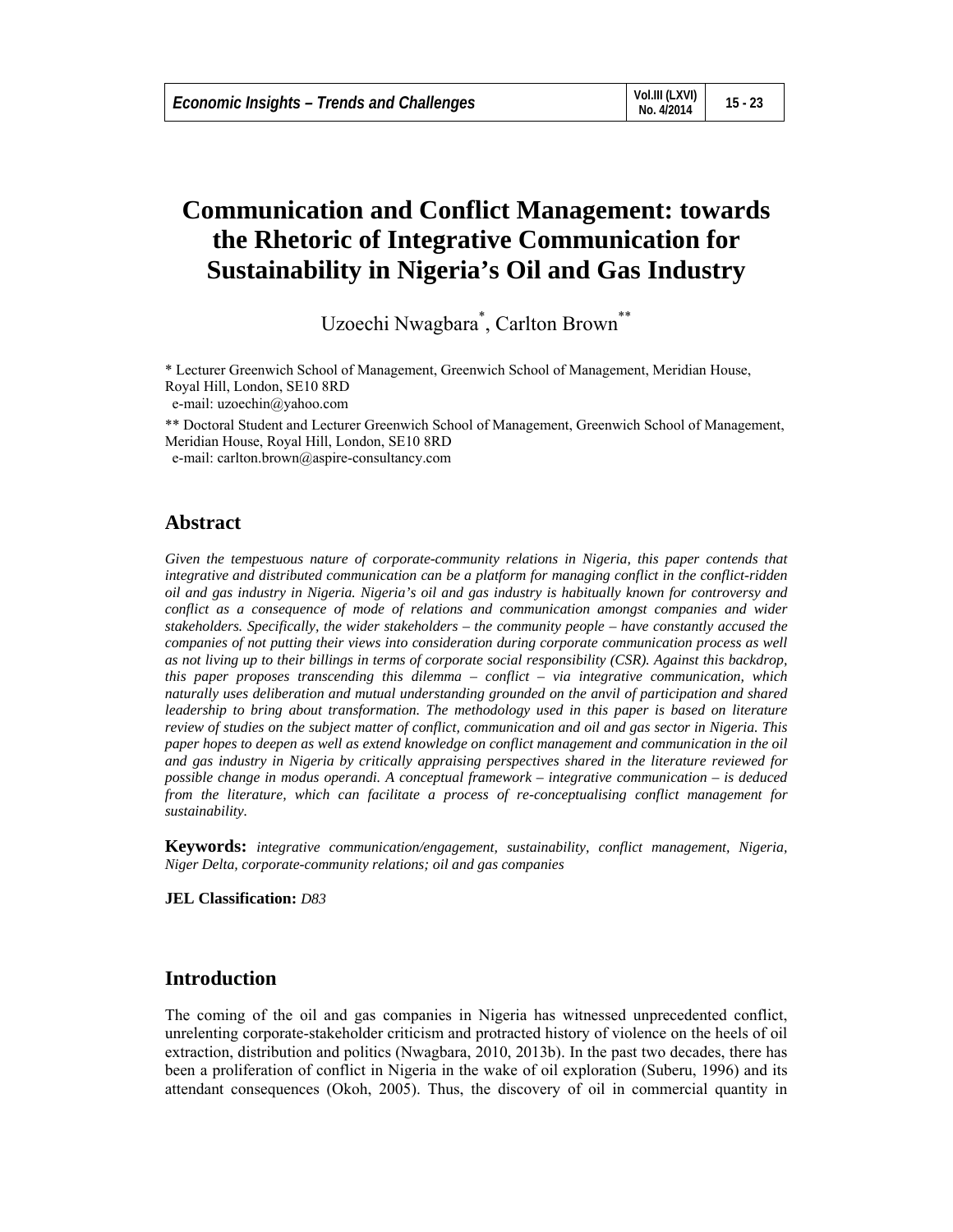Nembe Olobiri in the Niger delta in 1956 has provoked a lot of conflict, uprising and violence (Ojokorotu, 2008; Obi, 2009; Ikelegbe, 2005). This is essentially blamed on how these backwater is managed. Specifically commentators (Irobi, 2010) have attributed this poor landscape to poor communication framework in terms of conflict management. Thus, integrative communication management as opposed to linear communication, as this paper proposes can facilitate conflict management and peaceful co-existence as well as sustainability in the Niger delta region of Nigeria and Nigeria by extension.

There is substantial scholarship on how to understand waves of conflicts, which are associated with the multinationals (MNCs) in Nigeria (Irobi, 2010; Suberu, 1996). In doing this, most of the debates have been focused on conflict as a consequence of socio-economic and political contradictions following the MNCs' activities (Okonta & Oronta, 2003), as well as Federal government's neglect of environmental and governmental issues plaguing Nigeria (Ojokarotu, 2008). Although these perspectives are germane, communication is also implicated in corporatecommunity conflict in Nigeria (Irobi, 2010). Thus, this paper proposes that corporatestakeholder conundrum can be better managed via effective, integrative communication strategies for a more sustainable future. The implication of communication in managing conflict is what Fairclough (1992) called "linguistic turn" in conflict management and communication, when communication is conceived as essential in riding the rough wave of corporatestakeholder impasse. Thus, effective communication strategies and frameworks ensure penetrating the "realm of understanding" (Fill, 2006, p.42) through "shared meaning" (Manion, 1998, p.58) and shared leadership (Nwagbara, 2010).

This contention is in sync with mutual trust and understanding consequent upon shared values and aspirations that are couched in integrative communication and dialogue. Thus, implicit in (integrative) communication is mutual sense-making and sense-giving (Morsing  $\&$  Schultz, 2006). Central to the aim of this paper are communication skills; their mastery and execution are significant in conflict management and possible resolution of conflict (Kotter, 1990). Mastering and applying the art of integrative communication for sustainability and effective conflict management highlights a concept Barrett (2006) calls Leadership communication, which resonates with distributive communication and leadership for effective relationship building and sustainability. It is about transcending the illusion that what a corporate body or person communicates has been understood (Barrett, 2006: 389; Cialdini, 2001). This is what Bennis & Nanus (1985) consider as the management of meaning for sustainable relationship building. According to Rider (1999), the capability to communicate without any doubt puts someone in the lead. This is the mainstay of leadership communication. Leadership communication uses full range of communication strategies to overcome any interference for effective leadership. This is what Sergiovanni (2007, p. 120) calls "collegiality and intrinsic motivation", capable of bridging communication divide, as well as potent in managing/transcending organisational conflict such as corporate-stakeholder conundrum. This can advance sustainability and conflict management.

### **Literature Review**

A typical outcome of organisational differences or incompatibility – of interests or merely expressed as disagreement occasioned by contradictory affiliations, power and orientations, among others – is conflict (Pruitt & Rubin, 1986). Conflict and organisational existence are indissoluble (Burrell & Morgan, 1979). Conflicts are unavoidable in organisations because there are different interests, which shape organisational wellbeing. Also, conflicts exist because they are means by which organisations make adjustments, compromises and learn to adapt to changes (Linstead et al., 2004). Although conflicts are inevitable in organisation, how to manage them via communication for sustainability is essential given the communications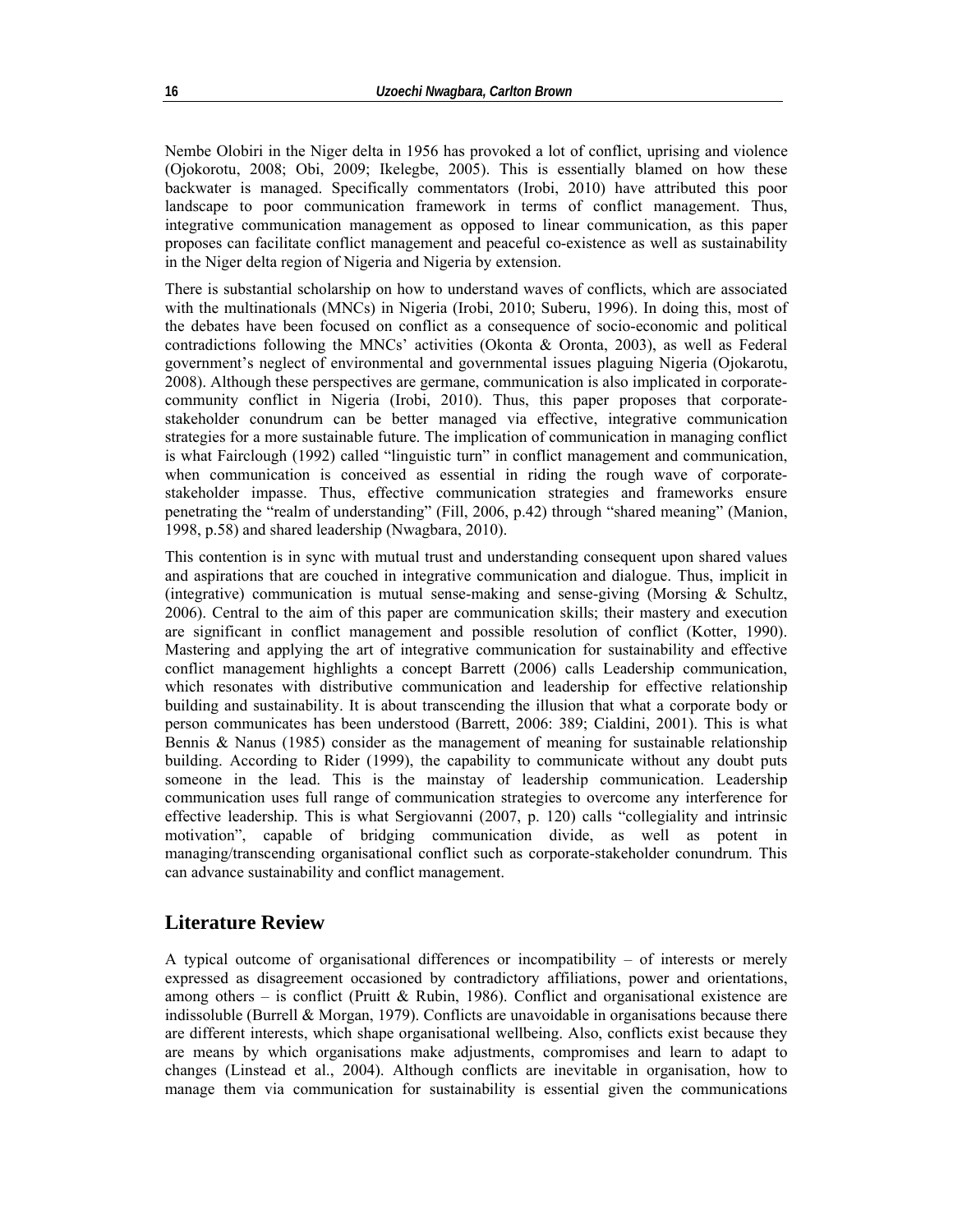challenge that organisations face. Thus, integrative (and strategic) communication is essential in managing organisations successfully. Since conflict, organisational success and sustainability are inextricably related, it is better to rethink how to manage conflict, rather than avoid it (Blake et al., 1964). So, integrative or shared communication is central to managing conflict for sustainability as it tends to remove doubts in the minds of stakeholders.

Studies on conflict management suggest that conflict is complex particularly regarding how it affects organisational transformation and performance (Azar, 1990). In the Niger delta region of Nigeria, where most of the multinationals' or oil and gas companies operations are carried out (Ojokarotu, 2008; Obi, 2009), conflict is considered to be unabated and variegated in view of its prolonged nature. This is what has been characterised as "deep rooted" conflict. Azar (1990) concurs to this and considers it as protracted. According to Okoh (2005) conflict is defined as "contradictions arising from differences in the interests, ideas, ideologies, orientations and precipitous tendencies of the people concerned" (p. 92).

Irobi (2010) sees conflict as a struggle between groups that consider each other as incompatible. In the view of Deutsch (1973), it is a protest amongst aggrieved people in an organisation or in a social space. The methods and strategies utilised in managing conflicts are referred to as conflict management. Conflict management deals with strategies and processes that help to control or eliminate conflict (Botes, 2003; Aminu & Marfo, 2010). It involves effective ways of handling conflicts, communication challenges and complaints and the like to achieve organisational objectives as well as sustainable relationship.

In order to curb the ever-growing spate of conflict and violence in Nigeria as a consequence of the oil and gas companies' operation, integrative (constitutive) communication will help facilitate the process for a more sustainable future. Thus, studies on communication and management have shed light on the capacity of communication to bring about sustainability in relationship, which can drive change in the right direction (Kotter, 1990). Thus, for the oil and gas companies to effectively manage their organisational activities in Nigeria there has to be integrative communication process. This framework has the capacity to frame their style of operation and communication, which will create a sense of shared vision and commitment amongst various competing stakeholders to transcend organisational conflict. This will also help to foster peaceful and smooth business transactions between them and the host communities – wider stakeholders.

Communication and information are separate and can be regarded as opposite end of the same spectrum; however they are interdependent of each other. Communication is based on perception, which requires a message to be sent by somebody to a recipient who in turn decodes the message, thus communication involves at least two entities. On the other hand information is based on logic and is not enshrined in mutuality (Drucker, 2007). Communication is the sending and receiving of messages by means of symbols and in this context, organisational communication is a key element of organisational climate (Kotter, 1990). Communication is the process by which individuals promote meaning in the minds of others by means of verbal or nonverbal messages (McCroskey & Richmond, 1996). The most uncomplicated conceptualisation of communication can be found within the Encoder/Decoder paradigm, in which communication is described as the transfer of information by means of a code (Ivancevich, 2002), where communicators understand each other based on shared social and communicative cues. However, where this is in short supply, conflict ensues.

In order for communication to be effective and shared within and outside an organisation for managing conflict, people's (stakeholders') views have to be factored in for mutuality. According to Ivancevich (2002) the degree of meaning in relation to understanding is quite often signified by the reaction of the recipient. In addition, Drucker (2007) argues that the fundamentals of communication are based on four variables:

1. Communication perception;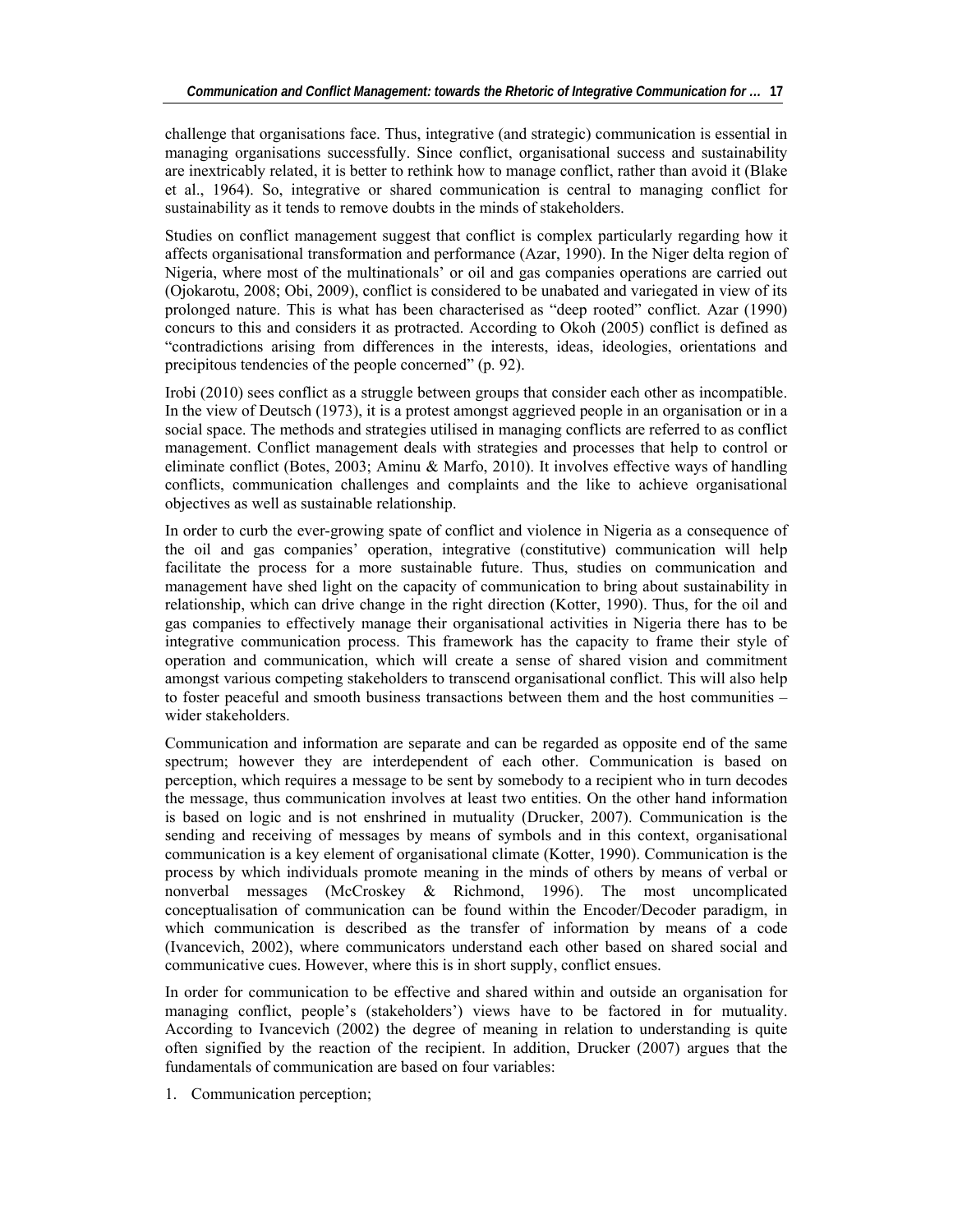- 2. Communication expectation;
- 3. Communication demands; and
- 4. Communication/information relationship.

Communication perception deals with how a receiver of what is communicated sees or understands an issue; communication expectation deals with the degree at which what is communicated reflects a recipient's expectations. Communication demand is the challenge of communication in terms of what a receiver does with what is commutated; while communication/information relationship entails building or sustaining relationship as a consequence (Drucker, 2007).

The communicator is the person emitting communication and s/he must be able to communicate within the language of the recipient in order to be understood. Drucker (2007) contends that communication must be within the range of the recipient's perception so that they may be able to receive what is being communicated. There is an inherent expectation that we will expect to receive what is perceived. Thus, we see what we want to see and hear what we want to hear; and the challenge arises when what we hear or see is not congruent with our expectations. Thus, "The human mind attempts to fit impressions and stimuli into a frame of expectations" (Drucker, 2007). This also brings to mind the issue of communication demands. Communication demands refers to what is required will often stimulate the recipient to take some form of action; this may range from changing an opinion, attitudes, behaviours or to engage in a conversation (McCroskey & Richmond, 1996).

The foregoing demonstrates that communication is complex and requires a good measure of dexterity, relationship building and participation to build trust otherwise there will be conflict (Putnam, 2006). Hence, different interest are competing for attention and dominance in such process. This is at the heart of conflict and unabated corporate-stakeholder deadlock in Nigeria's oil and gas sector, where wider stakeholders have constantly alleged their interests are not given a voice in the communication process (Irobi, 2010). In contemporary organisational studies and management, representation of stakeholder interests in corporate communication has been lauded as providing a platform for engagement, mutuality and profitability as it serves as a springboard for dousing potential conflict (Freeman, 1984; Nwagbara, 2013a) as different individuals and interests are appreciably represented.

In addition, in corporate social responsibility (CSR) debate and corporate communication, a communication process that takes into consideration interests of organisations only is considered to be strategic and instrumental (Morsing  $\&$  Schultz, 2006). This technically implies that information and meaning are more or less "packaged" or pre-determined by the sender of such information without inputs from the receivers (wider stakeholders). According to Christensen & Cheney (2011), this mode of communication is rather *transmission* of information, not *communication*. In fleshing this out, Trittin (2013) contends that transmission or mechanistic conceptualisation of communication

*can be criticised for reducing communication to mere instrument and for neglecting the formative role of communication in constituting, altering, and perpetuating organisations* (p. 194).

This contention contrasts with the dialectics of sustainable relationship and integrative communication, which is normative, dynamic and shared; it is naturally opposed to a process that is not integrative and normative. The transmission approach is mechanistic and self-serving; while the integrative approach is distributed and sustainable.

Moreover, information exchange is regarded as the most basic function of communication and information is necessary for an individual or group to have a congruent and shared relationship within and outside the organisational setting (McCroskey & Richmond, 1996). The absence of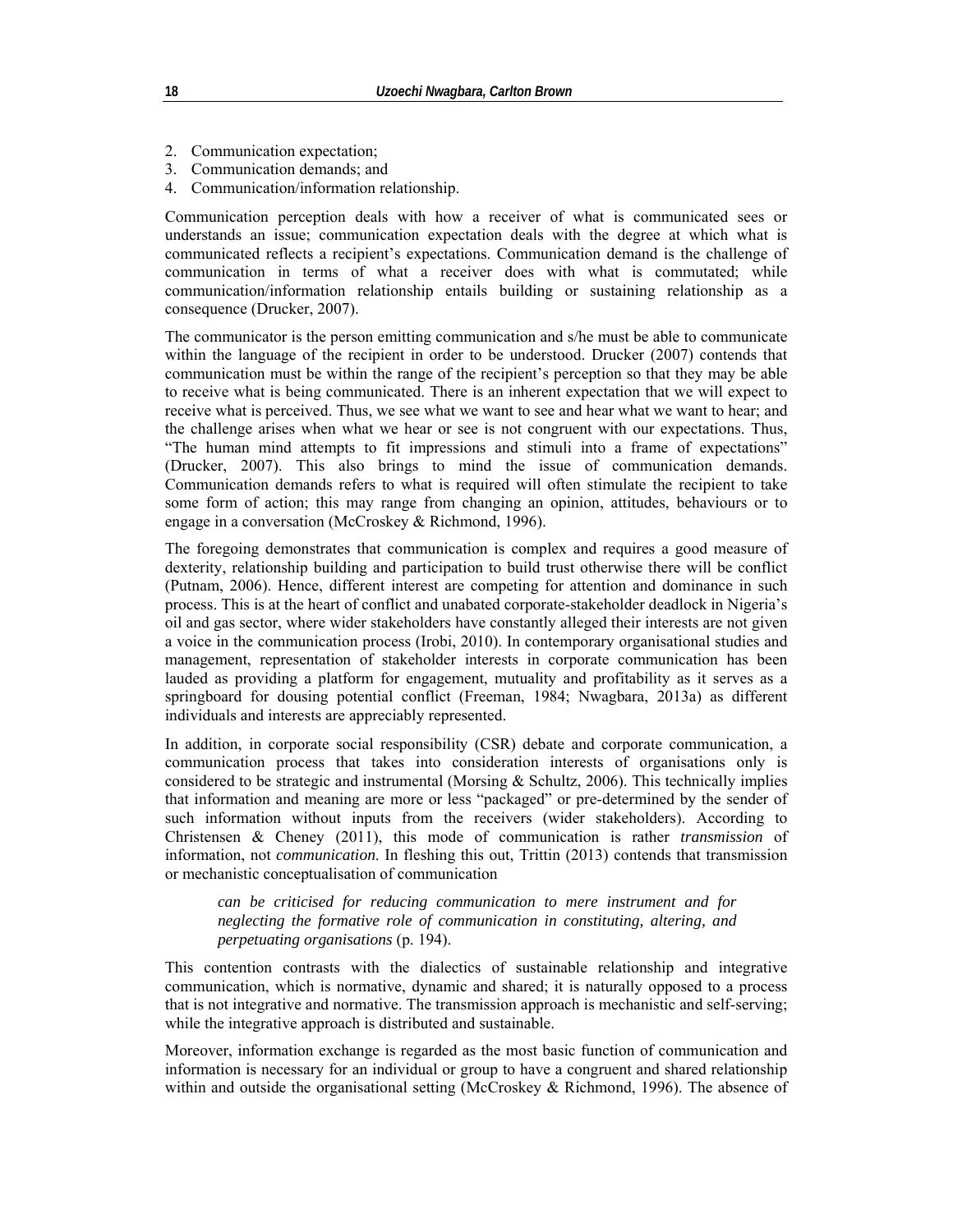this results in conflict within and outside the organisation. The historical corporate-staeholder conflcit in Nigeria's Niger delta, where oil extraction is carried out in Nigeria, epitomises how lack of integrative or shared communication (democratised/constitutive engagement) can create conflcit, where the stakholders (community people) have accused the oil and gas companies of not engaging them in their activities (Irobi, 2010; Nwagbara, 2010, 2013a). Thus, lack of enagement or communication can be attributed to the root cause of conflict in the region. This mechanistic form of communication shows that communication is used to advance organisational goals or interests as opposed to representing interests of all and sundry – wider stakeholders. This is the hotbed of conflcit and unsustainable corporate-stakeholder relations in the sector (Ojakorotu, 2008).

On the other hand, integrative (constitutive) model of communication contends that the transmision style of communication can be transcended if the basic role of language and participation in shaping the perception of social reality is appreciated, acknowledged and applied (Morsing  $\&$  Schultz, 2006). In this framing, communication is perceived in a broard sense as a process that sees social order and sustainability as reliant on distributed communication, which transcends organisational goal by incorporating collective gain and objectives (Nwagbara, 2013b). Thus, "communication is theorised as a process that produces and reproduces – and in that way constitutes – social order" (Craig, 1999, p. 128). This conceptualisation of corporate communication in the oil and gas sector can be linked to a process that will institutionalise and perpetuate sustainable corporate-stakeholder engagement and social order for sustainability.

### **Conceptual Framework: towards the Rhetoric of Engagement**

Given the above, this paper proposes integrative or distributive communication/engagement approach, which takes cognisance of inputs from wider stakeholders – affected people in the communication field – for inclusive debate that can engender trust, mutuality and identity (Putnam, 2006). This is a social-constructionist framework of communication that inheres in collective bargaining and mutual engagement for conflict management and possible resolution (Craig, 1999). This approach has the capacity to put organisational relations within the ambit of stakeholder management. As a consequence a normative and engaging organisation emerges "through the communicative practices of its members and stakeholders" (Cheney & McMillan, 1990, p. 101). In this direction, corporate communication process is essentially one of many communicative practices that collectively constitute the concept that can be called "re-invented organisation" in the sense that there is immanent co-operation and dynamic interplay between the internal and external environments or communication field.

### **Communication and Conflict Management: towards Sustainability**

Sustainability or sustainable development concept developed out of the contention that business growth and economic development (on a global scale) cannot be divorced from issues bordering on mutual representation, social justice and fair business dealing. Thus, as articulated in the United Nations' Brundtland Commission (formerly World Commission on Environment and Development) in 1987, the concept of sustainability contains a social justice and co-operation element. Within this scaffold, the issue of sustainability rests on what has been described as the three P's – people, place and planet or the three E's – economy, environment and equity. Central to sustainability is social, economic and environmental factors. In taking the sustainability concept further Desjardins (2000) stated that:

*sustainability truly applies to practices that have an impact, positiveor negative, on the broader biosphere. Nevertheless, for convenience sake, we can talk about*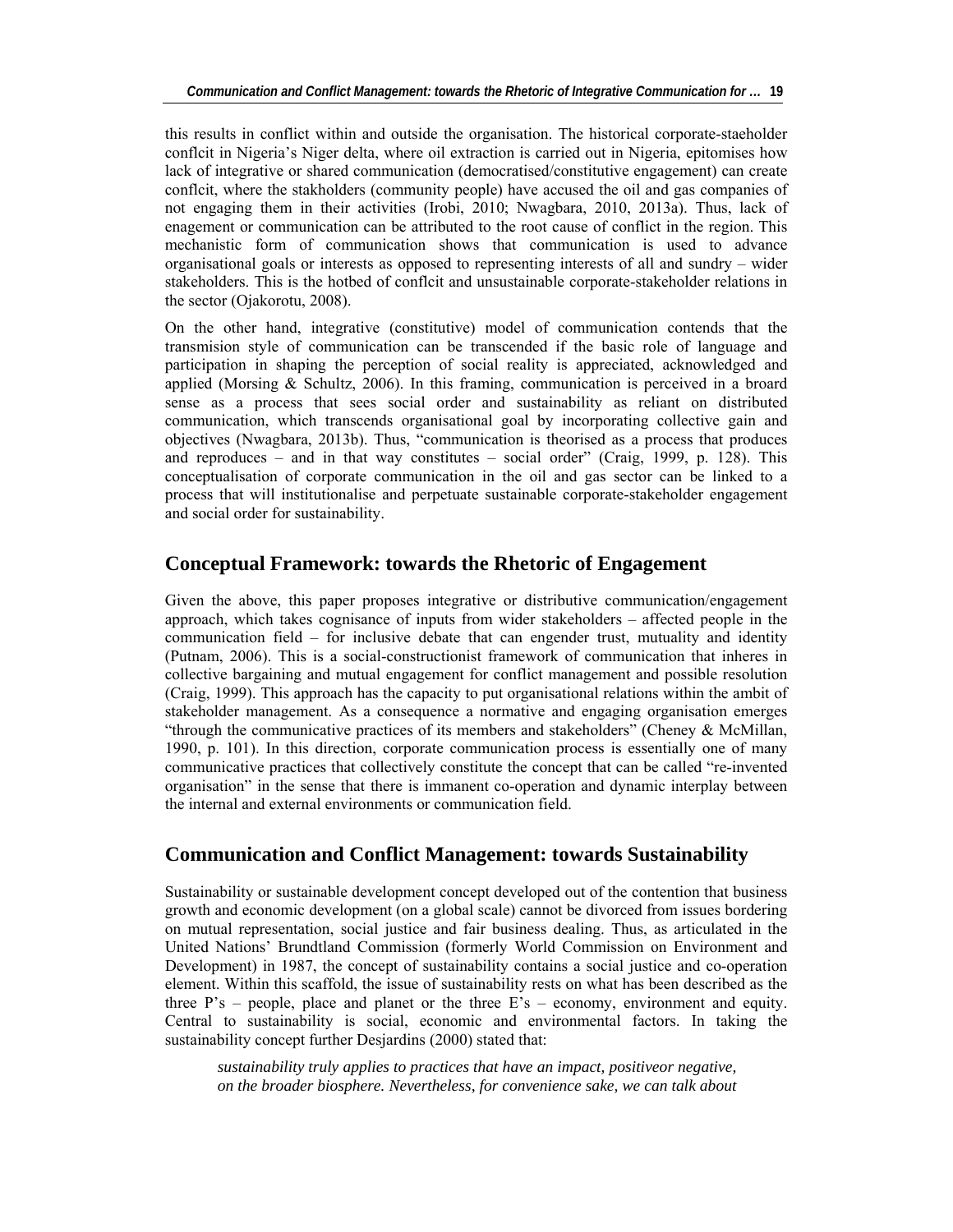*a sustainable business as a shorthand way of describing practices that, if generalised over an industry or economy,would make positive contributions to long-term economic, ecological,and ethical sustainability* (p. 14-5).

Given the above, integrative communication process has the capacity to foreground most vital elements that sustainability adumbrates. This is because such communication framework is shared, emancipatory and harmonious, which obviates doubts and mistrust. This is potent in fostering engagement and collegiality in corporate-community relation in Nigeria, where issue of triple bottom line is considered as a neglected phenomenon in corporate-stakeholder relations (Obi, 2009).

As stated before, the main reason for perceived corporate-stakeholder conundrum following the oil and gas companies' business activities in Nigeria is the nature of their business operation (Nwagbara, 2013a,b) and corporate communication (Morsing & Schultz, 2006). Thus, to advance ethical/normative and social responsible business, rethinking the nature of the corporations' communications system is crucial. This process will help to reduce the incidence of triple bottom line issue, which as this paper contends is precipitated by poor corporatestakeholder engagement – communication. As a consequence, a re-invented corporate communication that is stakeholder-based, bidirectional and integrative as this paper proposes will help in this direction. Thus, According to Lindgreen  $\&$  Swaen (2010) communicating sustainability is about using integrative approach that involves:

*stakeholders in two-way communication process. Key questions include what to say – and then how to say it – about an organisation's CSR programme and achievements, without appearing self-serving or risking stakeholder cynicism*  (p. 2).

This is because communication is about sense-making (that is reciprocal cognition based on shared values and understanding) as well as management of meaning (Kotter, 1990) between corporations and other stakeholders for mutual representation of interests.

Consequently, it is not possible to have good human or organisational relations without communication (Miljković, 2008). Communication has become a central tenet amongst businesses, academics and practitioners across a plethora of different organisations (Nwagbara, 20013a). According to Drucker (2007) it is one of the principal means by which people affect one another. Within the industrial setting, communication is necessary for both conducting and advancing business purpose (Spaho, 2013). Whilst Communication is a commonplace tool that is used within our everyday lives it has the propensity to create dissonance between individual actors, organisations or countries as a result of its complexity, which in turn can create conflict by way of interpretation of what is being communicated and subsequently interpreted by the recipient.

Communication is one of the core issues surrounding conflict creation as it encourages the development of divergent views. Communication contextualises and gives further insight into conflict through its ability to translate emotions into conflict behaviours which creates a platform for future conflicts (Putnam, 2006). The predominant belief is that when faced with conflict, (good) communication is always the right thing to do (Kotter, 1990). Communication can be utilised in a variety of ways and within different contexts. Sociologist Thomas Luckmann once observed that "communication has come to mean all things to all me" (Luckmann, 1993). Within the business community, communication is indispensable component for conducting business (Spaho, 2013). Organisations are required to communicate with both internal and external stakeholders, and during this process intricate interplay exists between two parties; thus, the role of communication becomes paramount, which can lead to functional or dysfunctional relationships.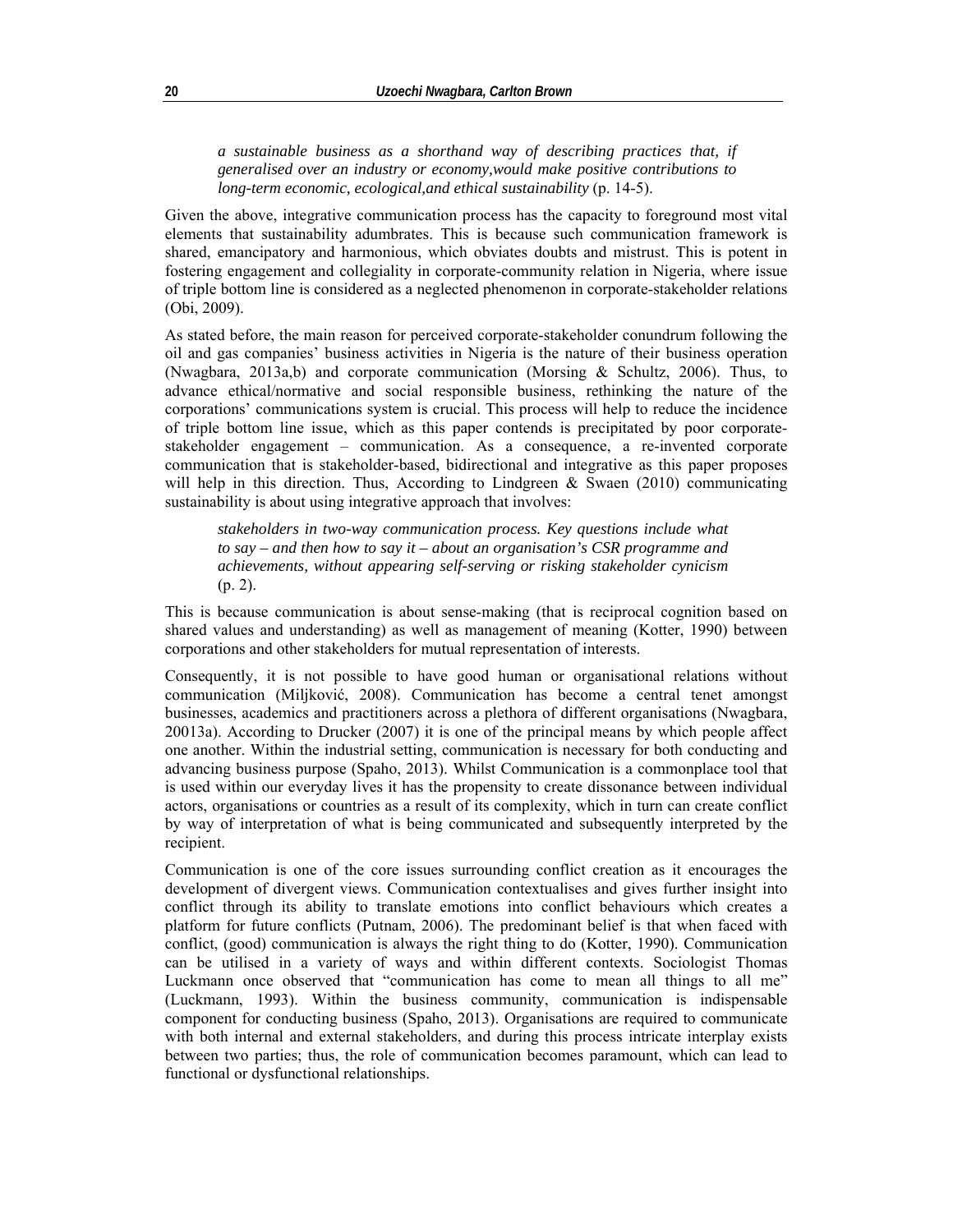Arising from the foregoing is that there are crucial elements that frame the dialectics of integrative process to corporate communication for conflict management and sustainable engagement. In recognising this wavelength, we conceptualise that for a more sustainable corporate-stakeholder relations in Nigeria as well as sustainable peace in the oil and gas sector, the following points need to be considered. These points will help to facilitate stabilisation, sustainability, peaceful-coexistence and perpetuation of integrative communication approach:

- 1. Organisations are arenas where meaning is continually negotiated. Therefore, there is need to anticipate and propose ways in which conflict arising from communication can be transcended for sustainable relationship between the organisation and the external environments.
- 2. In order for the organisations (oil and gas companies) to have the licence to operate legitimacy – there is need for them to devolve sites of communication (and power arguably) for integrative and shared communication, which has the potential to advance corporate objectives in the final analysis.
- 3. Drawing from various studies on conflict management and communication reviewed in this paper, the integrative framework has the potential to facilitate better relationship between the companies and the communities – external stakeholders. The framework defuses conflict as it promises to involve all and sundry in the business of corporate management and engagement.

Finally, the integrative framework emphasises the need for shared, bidirectional engagement processes and strategies, which have the capacity to not only engender co-operation amongst concerned entities but to preserve organisational existence.

## **Conclusion**

All organisations are required to communicate and as a consequence conflict will arise. This paper has analysed the importance of conflict management via effective and integrative communication management within and outside the organisational setting for sustainable stakeholder management and conflict. The context investigated is the Nigerian oil and gas sector historically known as a controversial and conflict-prone environment as a consequence of stakeholders' perception of the *modus operandi* of the oil and gas companies' oil extraction and distribution. The methodology adopted here is literature review bordering on conflict management, communication and the Nigerian oil and gas environment. In doing this, a conceptual framework – integrative (constitutive/shared) communication – was developed as a useful approach that can potentially be used by Nigerian oil and gas companies to transcend oil extraction dilemma in order to have peaceful and sustainable future in the Niger delta – and Nigeria in general.

Thus, it can be said that this paper has added to the broad church of ideas, approaches and theoretical paradigms that can be used to transcend corporate-stakeholder problems in Nigeria. Some of the ideas shared in this paper can be appropriated by policy makers, managers and other agencies in managing conflict in the oil and gas sector in Nigeria for a more sustainable future and for peaceful-coexistence in the country. In addition, this paper has illuminated ideas on conflict as an inevitable phenomenon that stirs organisations in the face but its effective management could facilitate better relationship between them and the communities, where they carry out their operations.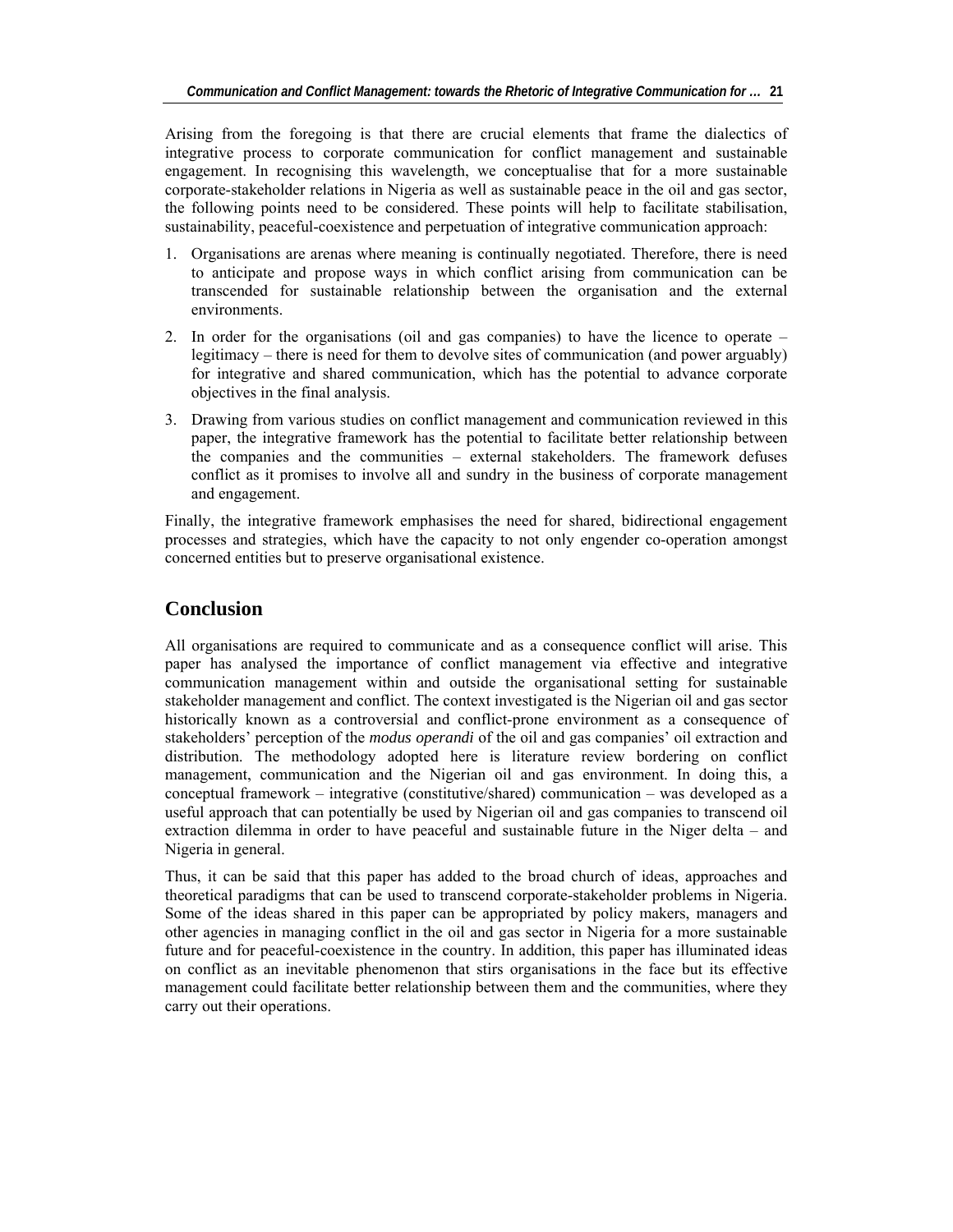#### **References**

- 1. A m i n u, D. & M a r f o, C. (2010). Managing workplace conflict in the school environment: challenges, rewards and the way forward. *Journal of Technology and Entrepreneurship in Africa*, 2, 2, pp. 31-48.
- 2. A z a r , E. (1990). *The management of protracted social conflicts: theory and cases*. Dartmouth: Gower Publication.
- 3. B a r r e t t , D. J. (2006). *Leadership communication*. New York: McGraw-Hill.
- 4. B e n n i s , W. & N a n u s , B. (1985). *Leaders*. New York: Harper and Row.
- 5. B l a k e , R. R. et al. (1964). *Managing intergroup conflict in industry*. Houston: Gulf Publishing Company.
- 6. B o t e s , J. (2003). Conflict transformation: a debate over semantics or a crucial shift in the theory and practice of peace and conflict studies. *The International Journal of Peace Studies*, 8, 2, pp. 25- 47.
- 7. B u r n s , M. J. (1978). *Leadership*. New York: Harper and Row.
- 8. Burrell, G. & Morgan, G. (1979). *Sociological paradigms and organisational analysis*. London: Heinemann.
- 9. Cheney, G. & Christensen, L. T. (2001). Organisational identity: Linkages between internal and external communication. IN: Jablin, F. M & Putman, L. L. (EDS). *The New Handbook of Organisational Communication: Advances in Theory, Research and Methods*. Thousand Oaks: Sage, pp. 231-69.
- 10. C i a l d i n i , R. (2001). Harnessing the science of persuasion. *Harvard Business Review*, 76, 9, pp. 88-95.
- 11. C r a i g , R. T. (1999). Communication theory as a field. *Communication Theory*, 9, 2, pp. 119-61.
- 12. D e s j a r d i n s , J. (2000). *Business, ethics, and the environment: Imagining a sustainable future*. London: Prentice Hall.
- 13. D e u t s c h , M. (1973). *The resolution of conflict: constructive and deconstructive processes*. New Haven: Yale University Press.
- 14. D r u c k e r , F. P. (2007). *The Essential Drucker*. London: Routledge.
- 15. F a i r c l o u g h , N. (1992). *Discourse and social change*. Cambridge: Polity Press.
- 16. F i l 1, C. (2006). Marketing communication: Engagement, strategies and practice. London: Prentice Hall.
- 17. F r e e m a n , R. E. (1984). *Strategic management: A stakeholder approach*. Boston: Pitman.
- 18. I k e l e g b e , A. (2005). The economy of conflict in the oil rich Niger delta of Nigeria. *Nordic Journal of African Studies*, 14, 2, pp. 208-234.
- 19. I r o b i , E. (2010). Resolving the Niger delta conflict in Nigeria. *Peace Studies Journal*, 3, 1, pp. 33- 67.
- 20. I v a n c e v i c h , J. M. (2002). *Organizational behavior and Management.* New York: McGraw-Hill.
- 21. K otter, J. (1990). *A force for change: how leadership differs from management*. New York: Simon and Schuler.
- 22. L i n d g r e e n , A. & S w a e n , V. (2010). Corporate social responsibility. *International Journal of Management Reviews*, 12, 1, pp. 1-7.
- 23. L i n s t e a d , S. et al. (2004). *Management and organisation: a critical text*. London: Palgrave Macmillan.
- 24. Luckmann, T. (1993). On the communication adjustment of perspectives, dialogue and communicative genres. In: A. H. Wold (ed.). *The dialogical alternative: Towards a theory of language and mind*. Oslo: Scandinavian University Press.
- 25. Manion, J. (1998). *From management to leadership: interpersonal skills for success in healthcare*. San Francisco: Jossey-Bass.
- 26. Miljkovi ć , D. R. M. (2008). *Organizacijska psihologija,* Zagreb: IEP.
- 27. M o r s in g, M.  $\&$  S c h u l t z, M. (2006). Corporate social responsibility communication: Stakeholder information, response and involvement. *Business Ethics: A European Review*, 15, 4, pp. 323-38.
- 28. N w a g b a r a, U. (2010). Towards a paradigm shift in the Niger delta: transformational leadership change in the era of post amnesty deal. *Journal of Sustainable Development in Africa*, 12, 3, pp. 387- 400.